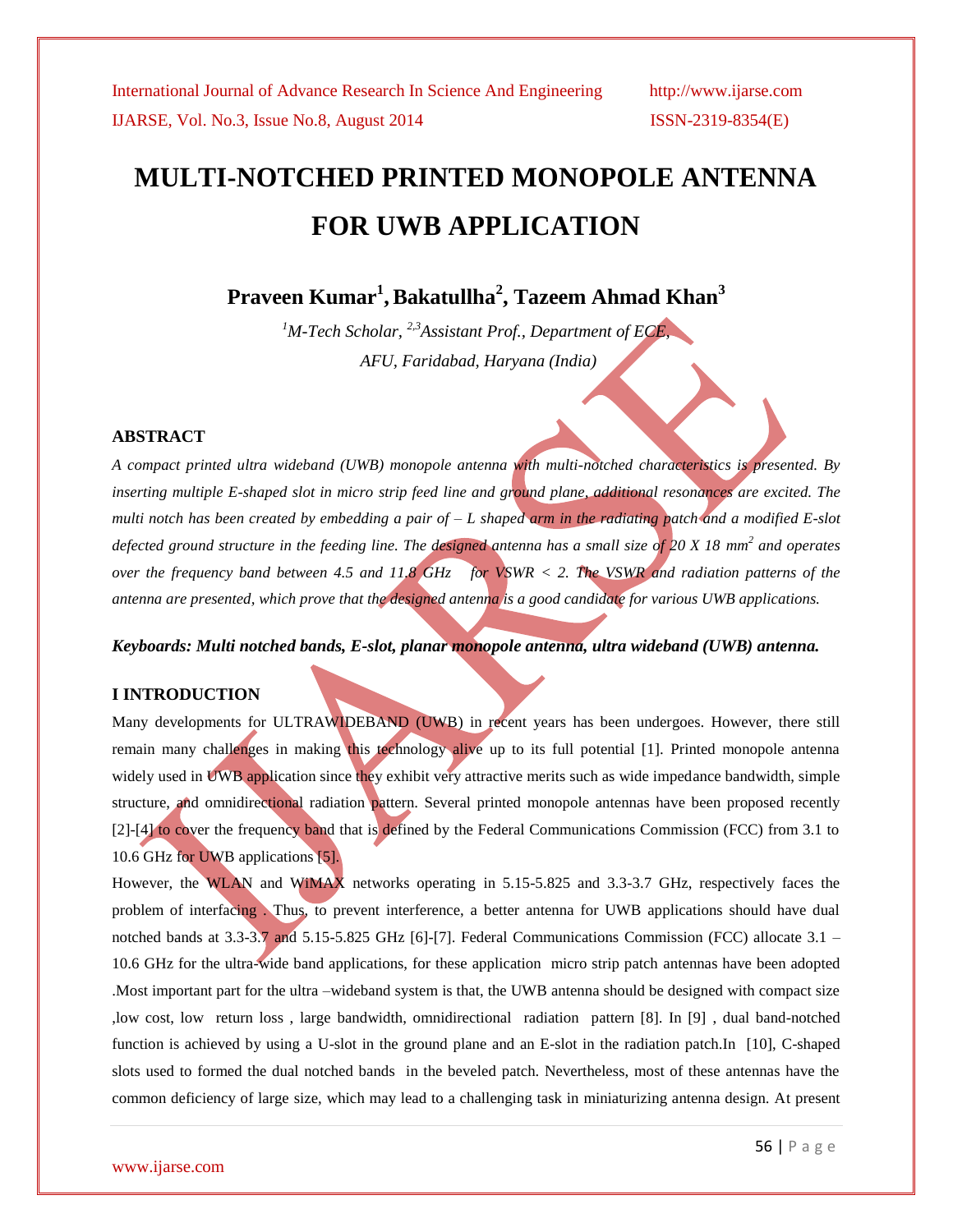time UWB antennas present more attention to their advantages like ease fabrication, ease integration with monolithic microwave integration circuits (MMICs), simple structure. More challenging work in designing microstrip antenna is the narrow impedance bandwidth (BW). Etching polygon-like slot antennas , modified elliptical antennas using a fork-like tuning stub and parasitic elements are some techniques that are used to design planer antenna.

In this letter, a novel multi notched monopole antenna is proposed. To achieve the multi notched frequency, E shaped slots inserted on the ground plane are employed. Notched frequency bands are achieved also by embedding L -shaped stubs in the radiation patch. The frequency bandwidth simulated using IE3D Simulator with VSWR < 2 of the antenna that covers 2.8 to over 11.8 GHz with band rejection from 4 GHz to 11 GHz. The parameters of these filtering structures are analyzed in terms of the notch frequency, notched bandwidth, and the lower-edge frequency of the band.

#### **II. ANTENNA DESIGN**

Fig. 1 shows the geometry of the proposed antenna. The radiating monopole and feeding mechanism are printed on the top side of the substrate, while the ground plane is printed on the bottom side. This antenna is printed on an FR4 microwave substrate with size of  $20X18$  mm<sup>2</sup>, thickness of 1 mm, and dielectric constant of 4.4. The width of the microstrip feed line W<sub>f</sub> is fixed at 1.86 mm to achieve 50-  $\Omega$  characteristic impedance from 2.8-11.8 GHz. By designing two I-shaped notches in both sides of the microstrip feed line on the ground plane, additional resonances are excited. **Bottom Layer** 



**Fig.1 (a). Configuration and parameters of the proposed antenna (unit: millimeters).**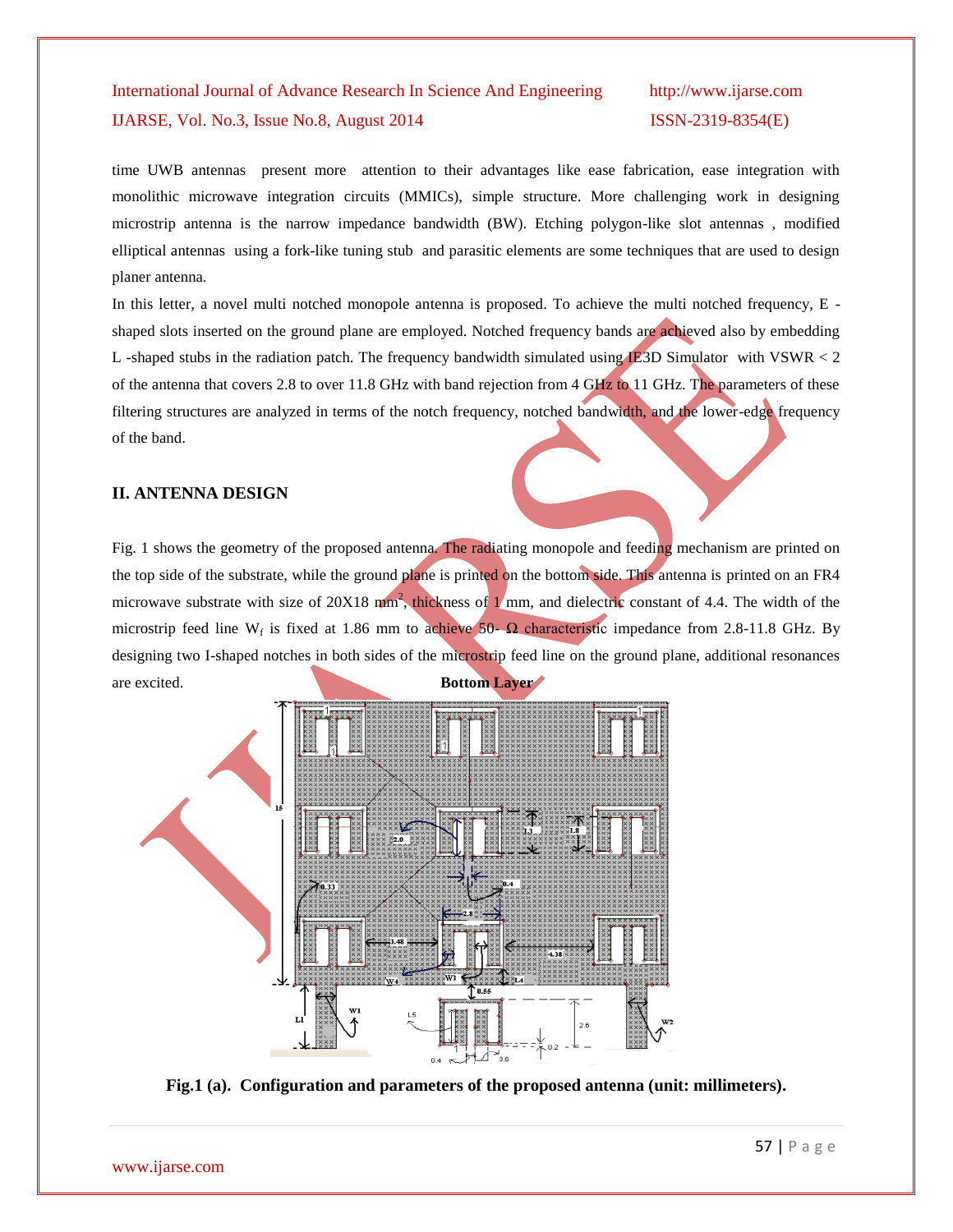To achieve multi notched bands, a pair of L-shaped arm on the radiating patch and a modified E-slot defected ground structure in the feeding line is adopted to generate notched bands.

The optimal dimensions of the designed antenna are as follows: Lsub = 20mm, Wsub= 18mm, Lf =  $7.5$ mm,  $W1=W2=1$  mm,  $W3=W4=0.6$ mm,  $W5=4$ mm,  $W6=1$ mm,  $L1=3.6$  mm,  $L2=1.8$  mm,  $L3=2.2$ mm,  $L4$  $= 0.83$  mm,  $L5 = 1.8$  mm, and  $L = 8.2$ mm. Moreover, the structure of the antenna is symmetrical with respect to the longitudinal direction. The height of the feed gap between the main patch and the ground is also an important parameter to control the impedance bandwidth [11]. The radiating patch has a distance of  $\frac{1}{2.5}$  mm to the ground plane.



**Fig.1(b). Configuration and parameters of the proposed antenna(unit:millimeters).**

### **III. RESULTS AND DISCUSSIONS**

#### **3.1 UWB Monopole Antenna**

The parameters of the proposed antenna are studied by changing one parameter at a time and fixing the others.The antenna was analyzed using IE3D. In Fig. 1 show the full structure of the studied antenna with dimension.

Fig. 2 shows the simulated current distribution comparison of the same antenna on different frequency with Lshaped arm. A simple monopole antenna has poor VSWR characteristics at the different frequency band over 10 GHz. Also, the simulated current distribution on the proposed antenna at 11.8 GHz is presented in Fig. 2(a). In Fig. 2(b) it has been observed that the current concentrated on the edges of the two L-shaped notches at 4.15 and 11.8 GHz. Therefore Zin approaches to infinite at the condition of which the current flows across the slots, resonance occurs. At this frequency the antenna impedance changes due to the resonant properties of the L-shaped arm .

#### **3.2 UWB Monopole Antenna With multi Band-Notched Frequency Characteristics**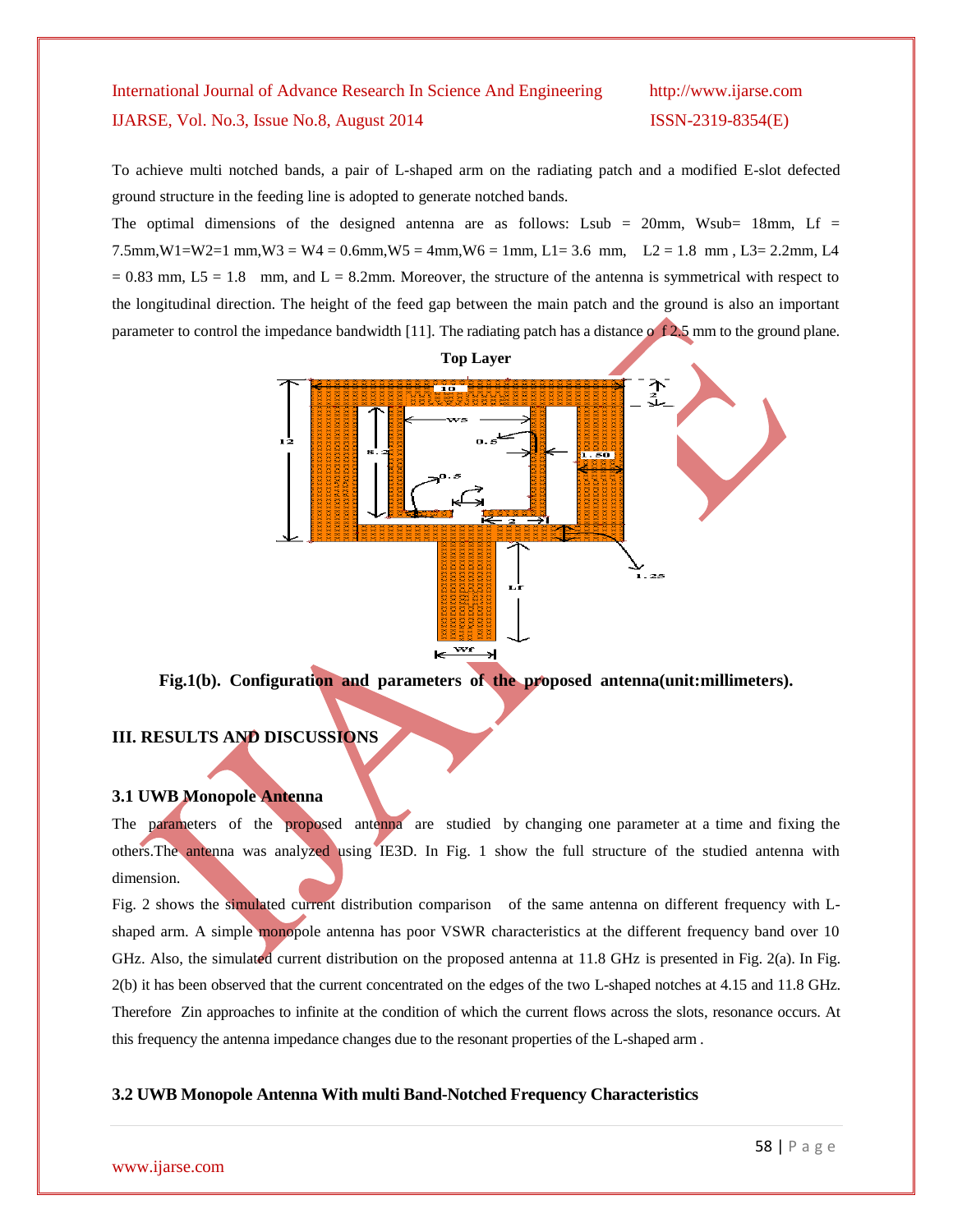By embedding L- shaped arm in the radiation patch and a modified E-slot in ground structure and in feeding line multi notched frequency bands are achieved.





As shown in Fig. 3(a) and (b), the current flows are more dominant around the filter, in these structures at the notch frequency. As shown in fig 3(a) and (b) higher attenuation near the notch frequency is produced ,so at this notch frequency resultant radiation field cancel out. Hence the antenna does not work effectively.



**Fig. 3(a) Simulated VSWRs of proposed antenna with different length of L-shaped stubs Fig. 3(b) Simulated VSWR of proposed antenna with different width of L-shaped stubs**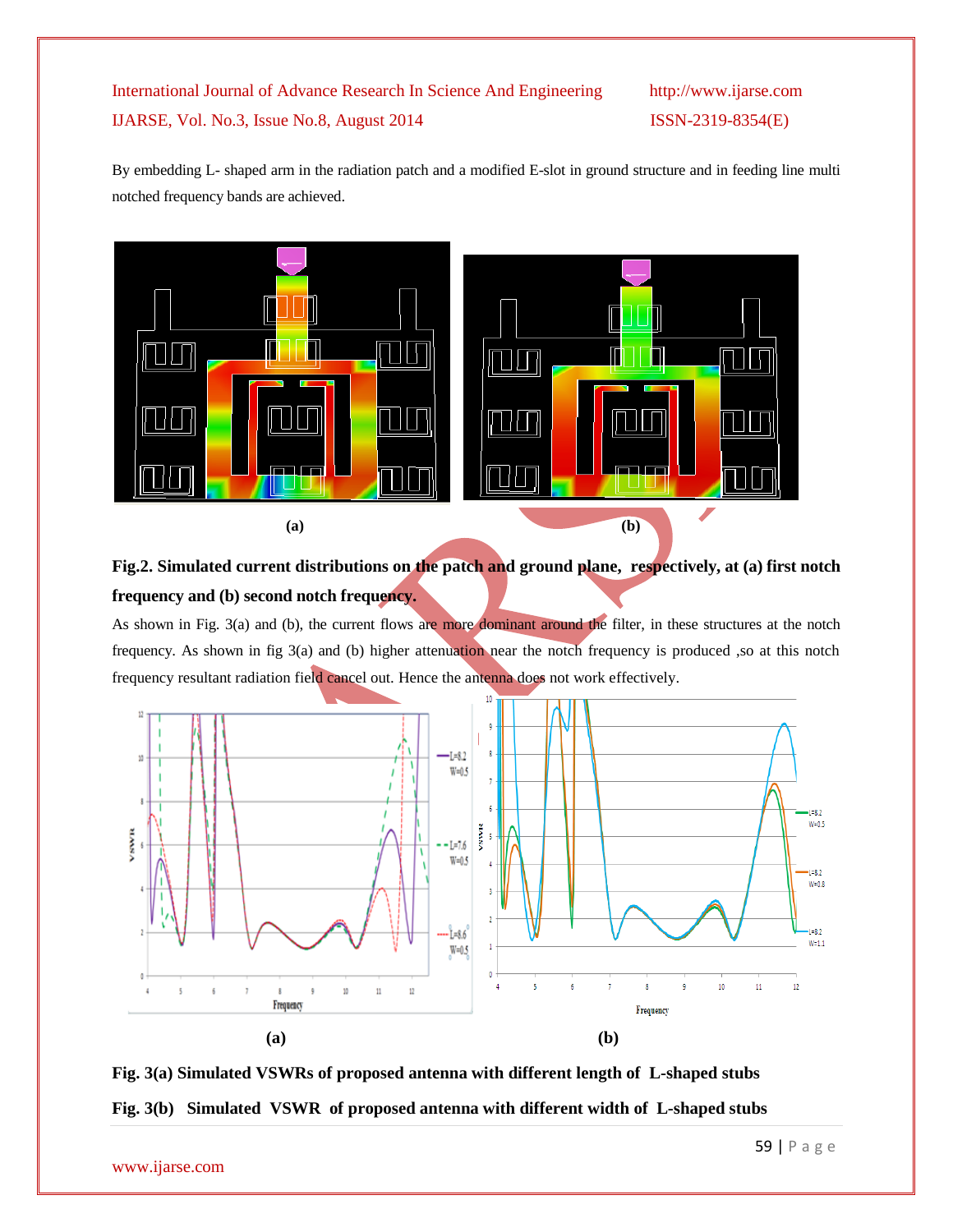By changing the different parameters of the antenna, various notch band can be achived. The notch function is determined by changing the length and width of L-arm. The simulated VSWR of the proposed band-notched UWB antenna are shown in Fig. 3, It can be observed that the proposed antenna has a wideband performance of 4–11 GHz for VSWR  $\lt$  2, covering the entire UWB frequency band with multi notched bands (1) 4.92-5.12 (2)5.97-6.00 (3)7.03-7.35 (4) 8.10-9.43 (5) 10.07-10.50 (6) 11.90-12.00 GHz .

The behavior of current distribution on the simulated UWB antenna at 4.15 GHz and 11.88 GHz is shown in fig 2. from the dense area of it has been found that the induced electric field is more around the L-shaped arm on radiating patch, the dense current distributions is shown by the red area . Usually, current density around its edge of radiating patch on the monopole antenna can propagate from the edge to its ground plane for the energy radiating. The current is flowed around the L-shaped arm as the L-shaped arm is inserted on radiating patch.



**Fig.4 Measured radiation patterns of the proposed antenna at different angle (a) 7.25 GHz, (b) 4.93 GHz and.**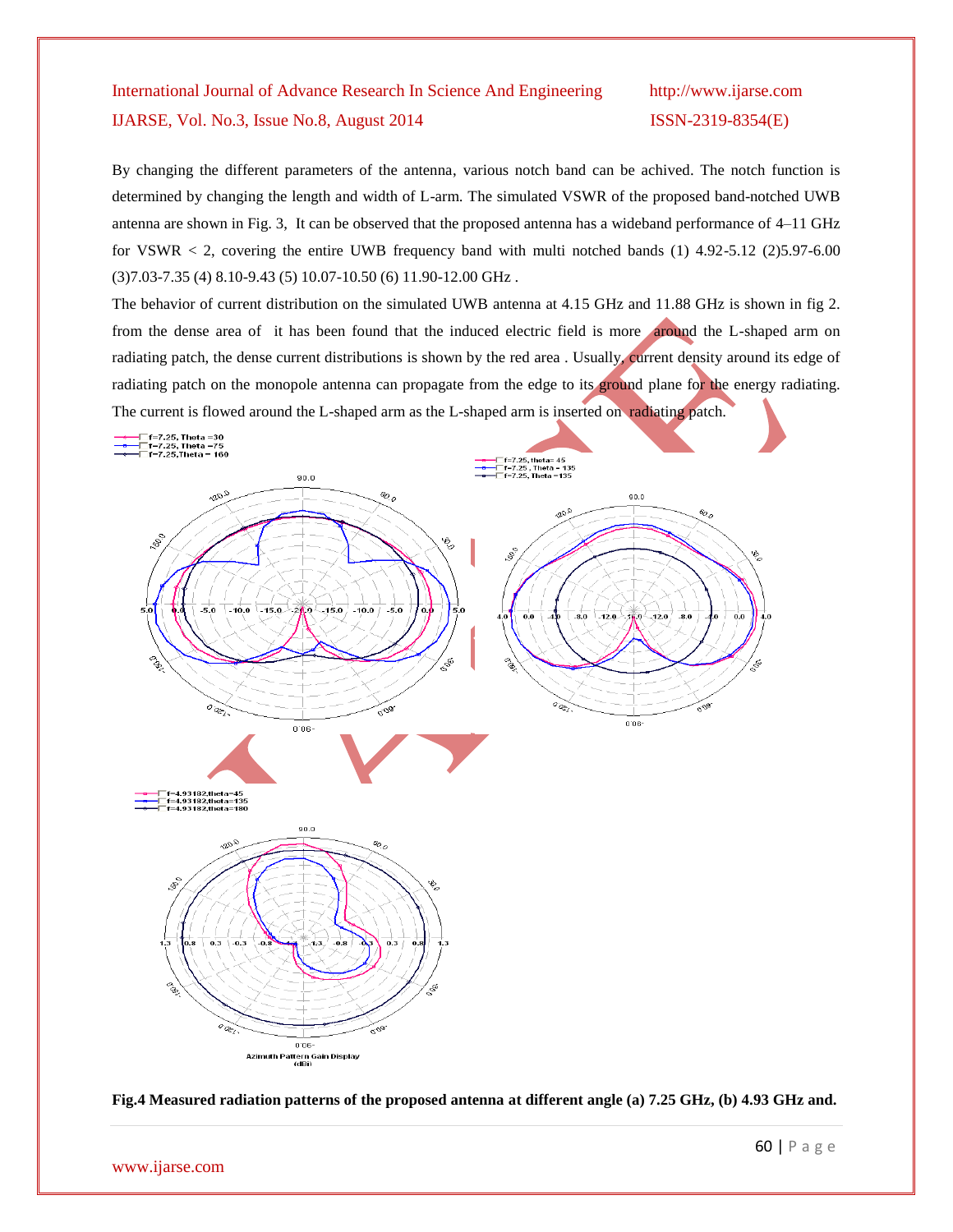Weak current distribution are shown by the blue area, this is non -effective area.The far-field radiation pattern of the proposed antenna are also presented at 4.93 and 7.25 GHz in Fig. 4. Based on these patterns, it can be seen that the proposed antenna has the asymmetric radiation characteristics at H-plane mainly because of its inherent asymmetric structure. We can observe that the antenna pattern is approximately omnidirectional at all simulated frequencies.

#### **IV. CONCLUSION**

In this paper, a UWB antenna with Multi sharp notched-band behavior have been designed, and measured. By adding the L-arm to the feed line, avoid the interference between the UWB application and other narrow band wireless systems. The measured results of the proposed antenna, which has a good agreement with the simulated ones, mainly satisfy the requirements for UWB as defined by the FCC. Analysis of the antenna show that the frequency bandwidth covers from 4 to 12 GHz .Two band-rejection structures are used to prevent interference with WiMAX and WLAN systems. We found that the measured, maximum VSWR is 2 at different frequency band as show in fig.  $3(a)$  and  $3(b)$ .

#### **REFERENCES**

- [1] M. Abdollahvand, G. Dadashzadeh, and D. Mostafa, "*Compact Dual Band-Notched Printed Monopole Antenna for UWB Application*" IEEE Antennas and Wireless Propagation Letters, VOL. 9, 2010
- [2] M. Abdollahvand, H. R. Hassani, and G. R. Dadashzadeh, "Novel modified monopole antenna with bandnotch characteristic for UWB application," IEICE Electron. Express, vol. 7, no. 16, pp. 1207-1213, Aug.2010.
- [3] M. Ojaroudi, G. Kohneshahri, and J. Noory, "small modified monopole antenna for UWB application," Microw., Antennas Propag., vol. 3, no. 5, pp. 863-869, Aug. 2009.
- [4] M. Abdollahvand and G. R. Dadashzadeh, "Compact double-fed dual annular ring printed monopole antenna for UWB application," J. Electromagn. Waves Appl., vol. 23, no. 14-15, pp. 1969-1980, 2009.
- [5] FCC, "First report and order on ultra-wideband technology," Washington, DC, 2002.
- [6] Hao Liu and Ziqiang Xu "Design of UWB Monopole Antenna with Dual Notched BandsUsing One Modified Electromagnetic-Bandgap Structure" Hindawi Publishing Corporation The ScientificWorld Journal Volume 2013, Article ID 917965, 9 pages.
- [7] Nasser Ojaroudi and Mohammad Ojaroudi, Student Member,"Novel Design of Dual Band-Notched Monopole Antenna With Bandwidth Enhancement for UWB Applications"IEEE Antennas and Wireless Propagation Letters, vol. 12, 2013.
- [8] J. Ding, Z. Lin, Z. Ying, and S. He, "A compact ultra-wideband slot antenna with multiple notch frequency bands," Microw. Opt. Technol. Lett, vol. 49, no. 12, pp. 3056-3060, 2007.